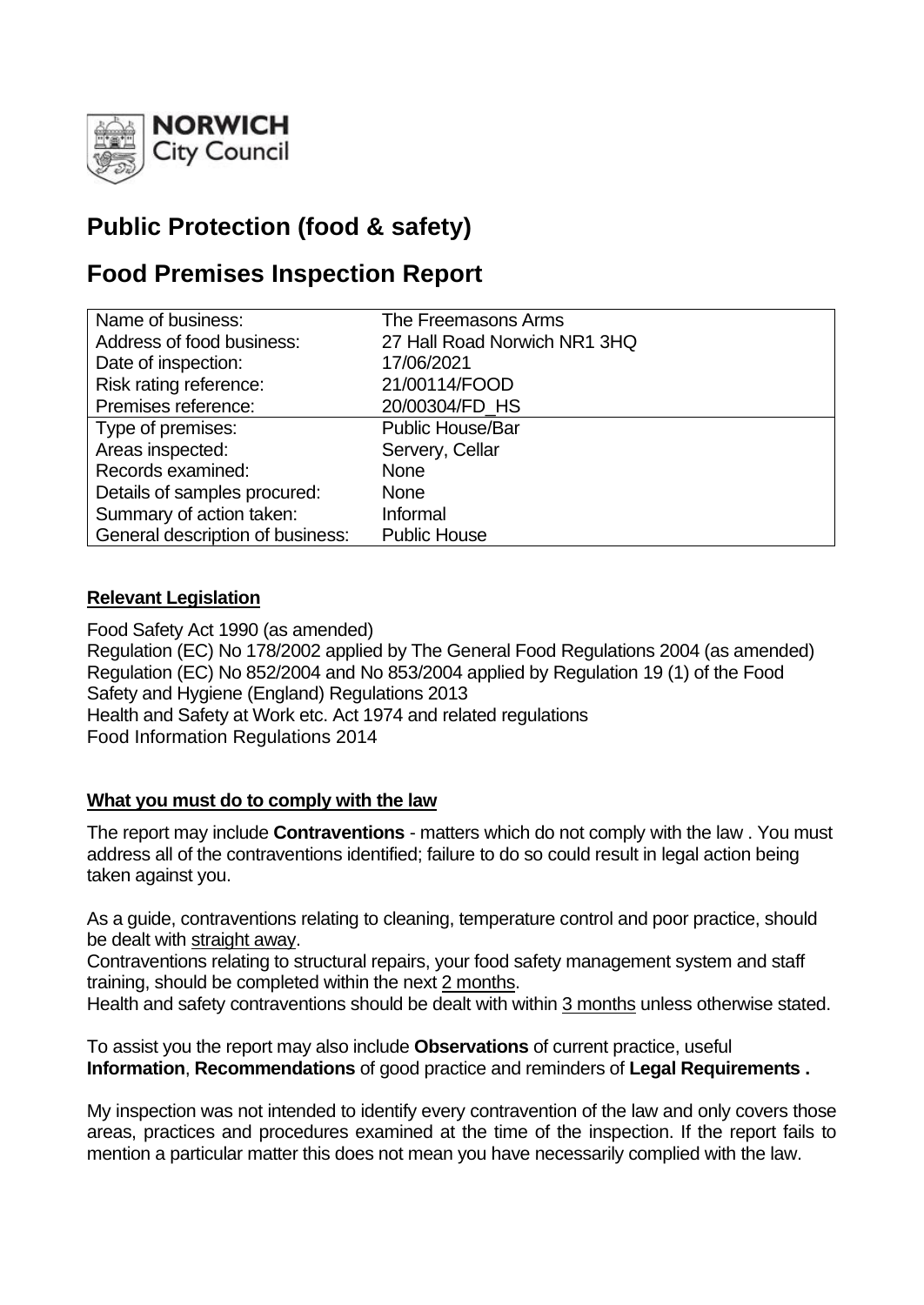# **FOOD SAFETY**

### **How we calculate your Food Hygiene Rating:**

The food safety section is divided into three areas which you are scored against for the hygiene rating:

- 1. Food hygiene and safety procedures
- 2. Structural requirements
- 3. Confidence in management/control procedures

Your Food Hygiene Rating is 4 - a good standard



# **1. Food Hygiene and Safety**

Food Hygiene standards are excellent. You demonstrated full compliance with legal requirements. You have safe food handling practices and procedures and all the necessary control measures to prevent cross-contamination are in place. **(Score 0)**

#### Hand-washing

**Observation I** was pleased to see handwashing was well managed.

## **2. Structure and Cleaning**

The structure facilities and standard of cleaning and maintenance are of a generally satisfactory standard but there are some repairs and/or improvements which are required in order for you to comply with the law. Pest control and waste disposal provisions are adequate. The contraventions require your attention; although not critical to food safety they may become so if not addressed. **(Score 10)**

#### Cleaning of Structure

**Contravention** The following structural items were dirty and require more frequent and thorough cleaning:

• ceiling in cellar needs cleaning and re- painting

**Contravention** The following items were dirty and require more frequent and thorough cleaning:

- shelving behind bar
- bottle skip

**Maintenance**